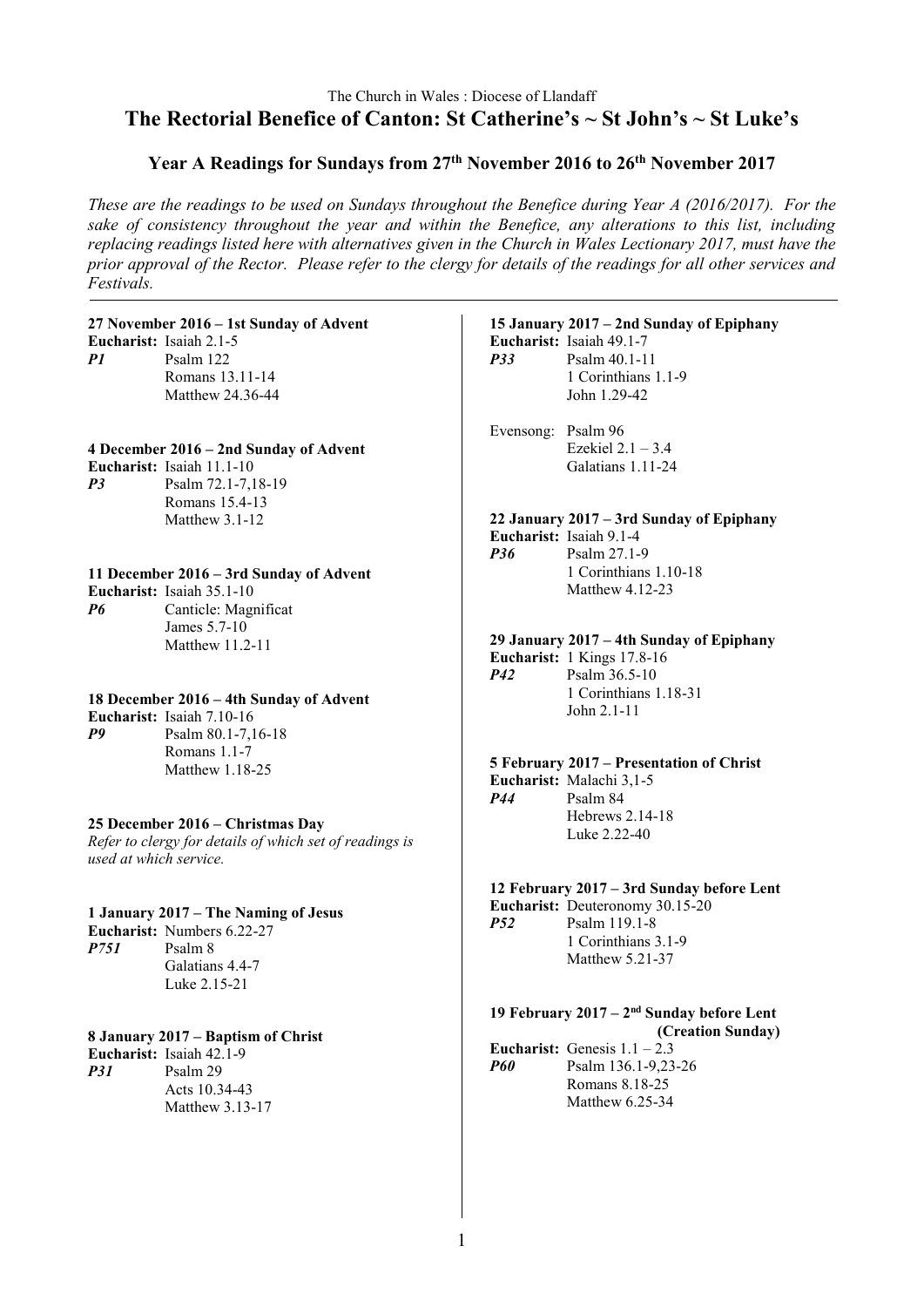### **19 February 2017 – 2nd Sunday before Lent (Creation Sunday)**

*Cont'd….*

Evensong: Psalm 148 Proverbs 8.1,22-31 Revelation 4

# **26 February 2017 – Sunday before Lent**

**Eucharist:** Exodus 24.12-18<br>*P64* Psalm 99 *P64* Psalm 99 2 Peter 1.16-21 Matthew 17.1-9

### **5 March 2017 – 1st Sunday of Lent**

**Eucharist:** Genesis 2.15-17; 3.1-7 *P76* Psalm 32 Romans 5.12-19 Matthew 4.1-11

### **12 March 2017 – 2nd Sunday of Lent**

**Eucharist:** Genesis 12.1-4a *P78* Psalm 121 Romans 4.1-5,13-17 John 3.1-17

### **19 March 2017 – 3rd Sunday of Lent**

**Eucharist:** Exodus 17.1-7 *P81* Psalm 95 Romans 5.1-11 John 4.5-42

Evensong: Psalm 40 Joshua 1.1-9 Ephesians 6.10-20

### **26 March 2017 – Mothering Sunday (Lent 4)**

**Eucharist:** Exodus 2.1-10 *P88* Psalm 127.1-4 Colossians 3.12-17 John 19.25-27

### **2 April 2017 – 5th Sunday of Lent**

**Eucharist:** Ezekiel 37.1-14<br>*P92* Psalm 130 *P92* Psalm 130 Romans 8.6-11 John 11.1-45

### **9 April 2017 – Palm Sunday**

**Eucharist:** Isaiah 50.4-9a *P97* Psalm 31.9-16 Philippians 2.5-11 Matthew 27.11-54

# **16 April 2017 – Easter Day**

**Eucharist:** Acts 10.34-43 *P149* Psalm 118.1-2,14-24

> Colossians 3.1-4 Matthew 28.1-10

Evensong: Psalm 114 Song of Solomon 3.2-5; 8.6-7 John 20.11-18

# **23 April 2017 – 2nd Sunday of Easter**

**Eucharist:** Acts 2.14a,22-32 *P153* Psalm 16 1 Peter 1.3-9 John 20.19-31

# **30 April 2017 – 3rd Sunday of Easter**

**Eucharist:** Acts 2.14a,36-41 *P156* Psalm 116.1-3,10-17 1 Peter 1.17-23 Luke 24.13-35

### **7 May 2017 – 4th Sunday of Easter**

**Eucharist:** Acts 2.42-47<br>*P158* Psalm 23 **Psalm 23** 1 Peter 2.19-25 John 10.1-10

#### **14 May 2017 – 5th Sunday of Easter Eucharist:** Acts 7.55-60 *P160* Psalm 31.1-5,15-16 1 Peter 2.2-10 John 14.1-14

# **21 May 2017 – 6th Sunday of Easter**

**Eucharist:** Acts 17.22-31 *P163* Psalm 66.7-18 1 Peter 3.13-22 John 14.15-21

Evensong: Psalm 87 Zechariah 8.1-13 Revelation 21.22 - 22.5

# **28 May 2017 – 7th Sunday of Easter**

**Eucharist:** Acts 1.6-14 *P169* Psalm 68.1-10,33-36 1 Peter 4.12-14; 5.6-11 John 17.1-11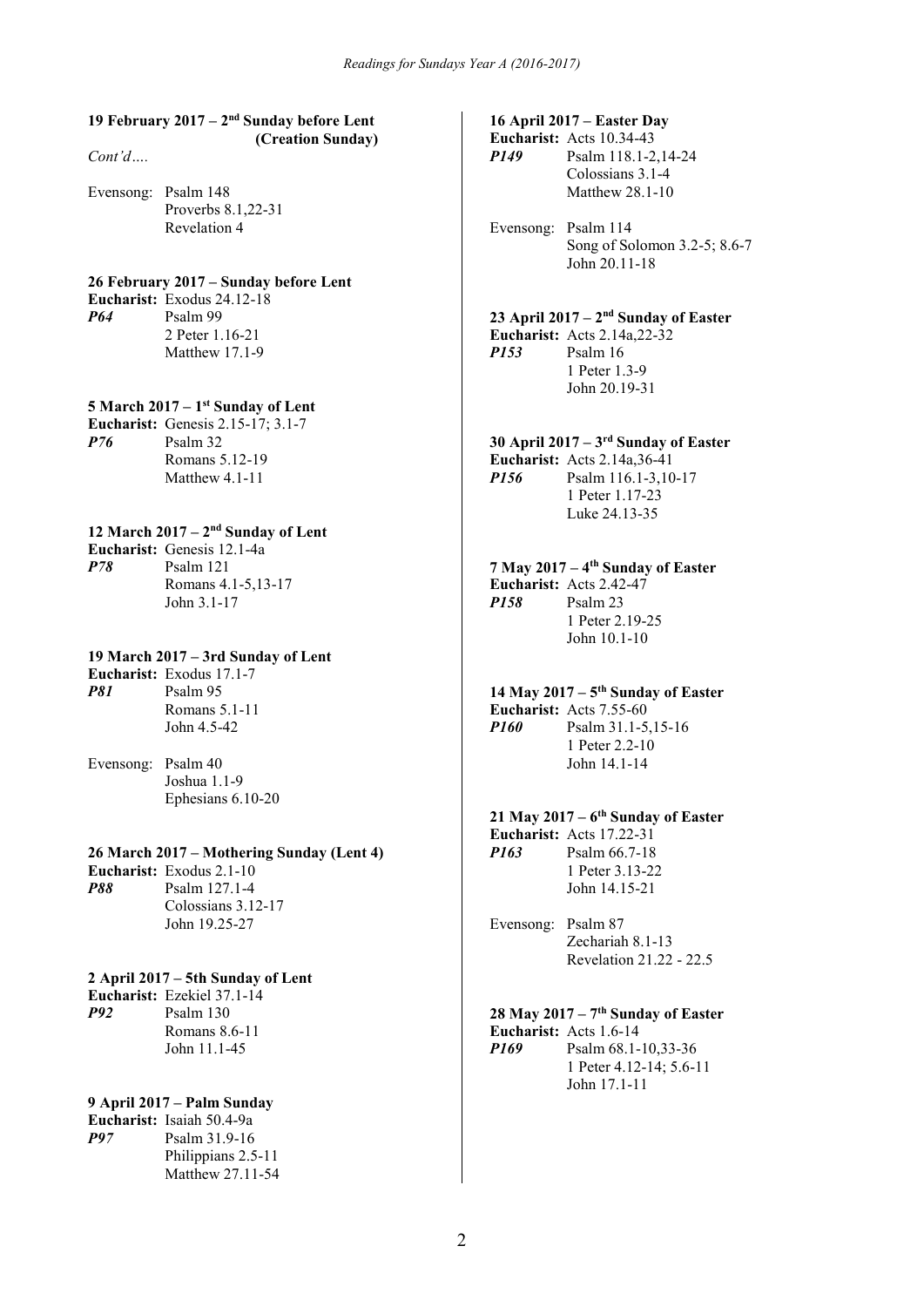#### **4 June 2017 – Day of Pentecost Eucharist:** Acts 2.1-21

*P172* Psalm 104.25-35,37 1 Corinthians 12.3b-13 John 7.37-39

# **11 June 2017 – Trinity Sunday**

**Eucharist:** Isaiah 40.12-17,27-31<br>*P177* Psalm 8 Psalm 8 2 Corinthians 13.11-13 Matthew 28.16-20

# **18 June 2017 – 1st Sunday after Trinity (Proper 6)**

**Eucharist:** Exodus 19.2-8a *P193* Psalm 100 Romans 5.1-8 Matthew 9.35-10.8

Evensong: Psalm 43 1 Samuel 21.1-15 Luke 11.14-28

#### **25 June 2017 – 2nd Sunday after Trinity (Proper 7)**

**Eucharist:** Jeremiah 20.7-13<br>*P197* Psalm 69.13-18

*P197* Psalm 69.13-18 Romans 6.1b-11 Matthew 10.24-39

# **2 July 2017 – 3rd Sunday after Trinity (Proper 8)**

**Eucharist:** Jeremiah 28.5-9

*P202* Psalm 89.1-4, 15-18 Romans 6.12-23 Matthew 10.40-42

### **9 July 2017 – 4th Sunday after Trinity (Proper 9)**

**Eucharist:** Zechariah 9.9-12 Psalm 145.8-14 Romans 7.15-25a Matthew 11.16-19, 25-30

### **16 July 2017 – 5th Sunday after Trinity (Proper 10)**

**Eucharist:** Isaiah 55.10-13 *P210* Psalm 65.9-13 Romans 8.1-11 Matthew 13.1-9,18-23

#### Evensong: Psalm 60 2 Samuel 7.18-29 Luke  $10.41 - 20.8$

# **23 July 2017 – 6th Sunday after Trinity (Proper 11)**

**Eucharist:** Wisdom of Solomon 12.13,16-19 *P215* Psalm 86.11-17 Romans 8.12-25 Matthew 13.24-30,36-43

# **30 July 2017 – 7th Sunday after Trinity (Proper 12)**

**Eucharist:** 1 Kings 3.5-12<br>**P220** Psalm 119 129 *P220* Psalm 119.129-136 Romans 8.26-39 Matthew 13.31-33,44-52

**6 August 2017 – Transfiguration of our Lord Eucharist:** Daniel 7.9,10,13,14 *P793* Psalm 97 2 Peter 1.16-19 Luke 9.28-36

### **13 August 2017 – 9th Sunday after Trinity**

**(Proper 14)**

**Eucharist:** 1 Kings 19.9-18 *P228* Psalm 85.8-13 Romans 10.5-15 Matthew 14.22-33

# **20 August 2017 – 10th Sunday after Trinity**

**(Proper 15) Eucharist:** Isaiah 56.1,6-8 *P232* Psalm 67 Romans 11.1-2a,29-32 Matthew 15.21-28

### **27 August 2017 – 11th Sunday after Trinity**

```
(Proper 16)
Eucharist: Isaiah 51.1-6
P236 Psalm 138
          Romans 12.1-8
          Matthew 16.13-20
```
#### **3 September 2017 – 12th Sunday after Trinity (Proper 17)**

**Eucharist:** Jeremiah 15.15-21 *P240* Psalm 26.1-8 Romans 12.9-21 Matthew 16.21-28

#### **10 September 2017 – 13th Sunday after Trinity (Proper 18)**

|             | <b>Eucharist:</b> Ezekiel 33.7-11 |
|-------------|-----------------------------------|
| <b>P244</b> | Psalm 119.33-40                   |
|             | Romans 13.8-14                    |
|             | Matthew 18.15-20                  |